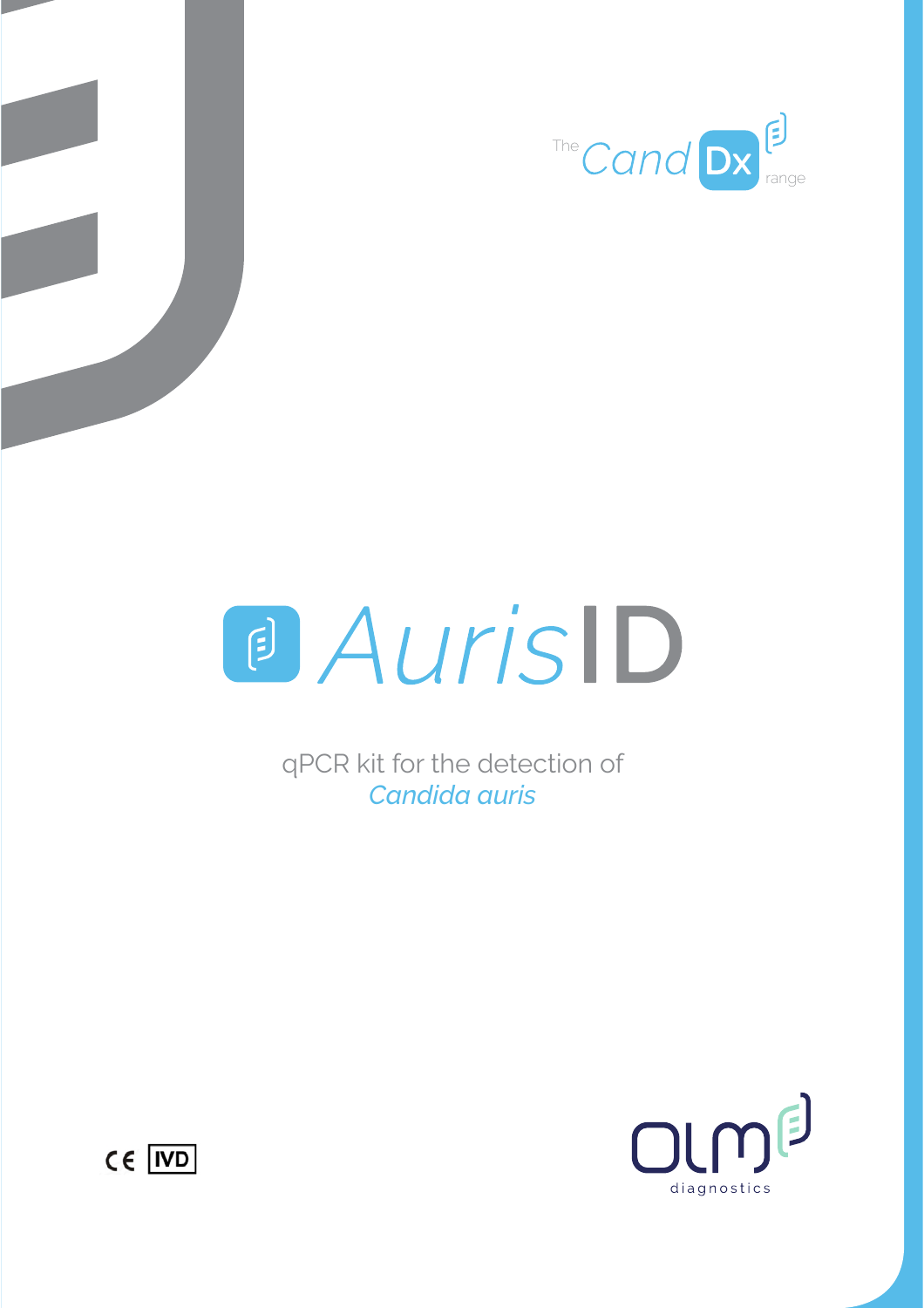## a Auris ID®

(Code OLM2010)

*Candida auris*, a strain of the genus *Candida*, is a globally emerging multidrug resistant pathogen causing nosocomial transmission. Since it was first isolated in 2009. C. *guris* has been associated with bloodstream and wound infections globally and caused hospital outbreaks in several countries. *C. auris* is commonly resistant to the first-line antifungal drug Fluconazole, and multidrug resistant strains have been reported. *Auris***ID®** rapidly detects *Candida auris* within 45 minutes of nucleic acid extraction.

*AurisID®* is being targeted for use in the accurate identification of *Candida auris* from fungal culture.

## a Auris<sup>ID</sup>

- **• 50 reactions**
- Detection of *Candida auris*

#### Kit contents

- Primer/Probe mix
- qPCR master mix
- RNase/DNase-free water
- Positive Control
- IEC template

# **45**

*Rapid diagnostics* Test results within **45 minutes**

### **Targets**

- *• Candida auris*
- $IFC$

#### Validation

- Validated on fungal cultures
- Validated on clinical blood samples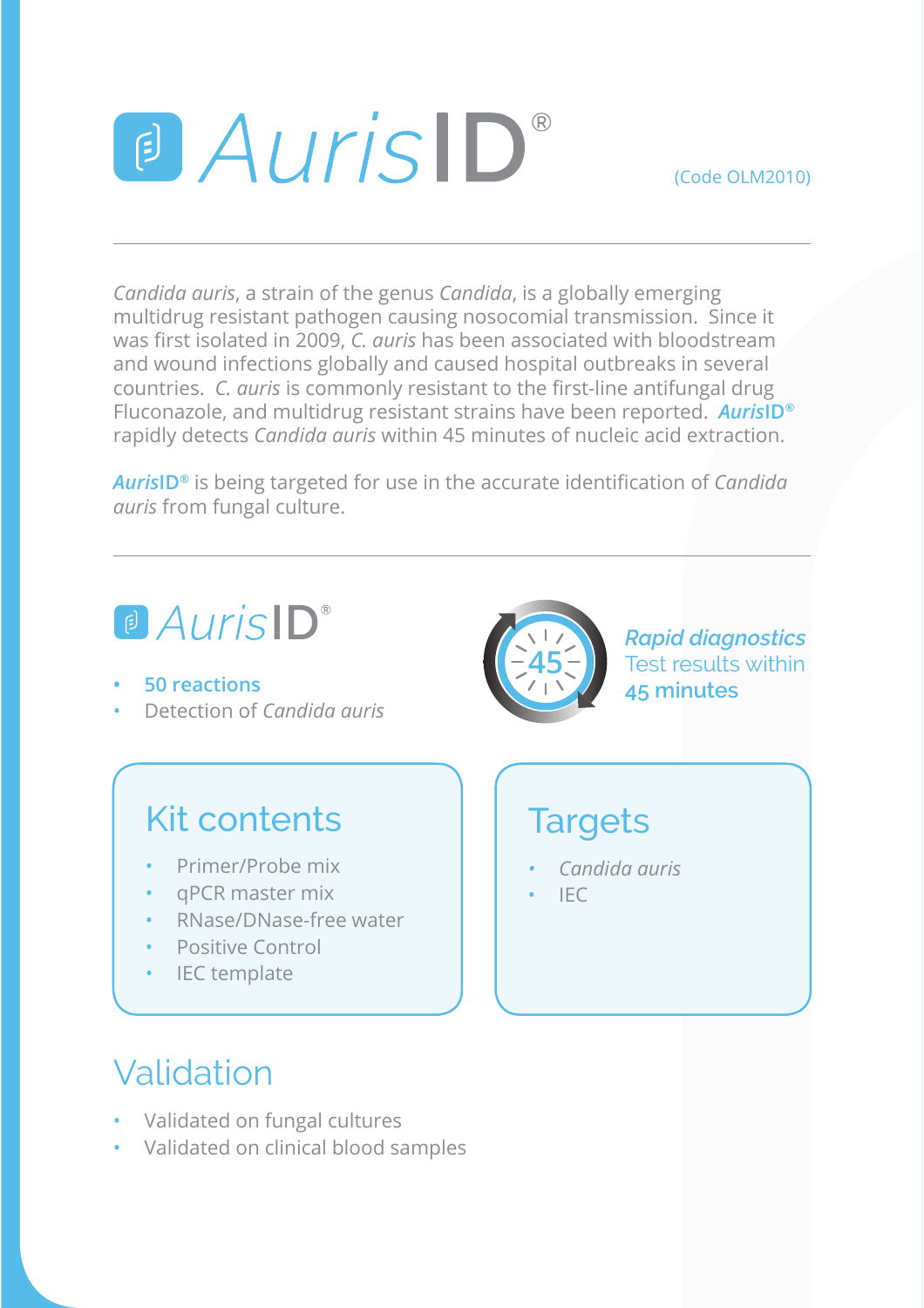#### Features and benefits

- Direct detection in clinical nucleic acid extracts
- **• Results within 45 minutes** of nucleic acid extraction
- **• Internal extraction control (IEC)** included
- Positive control included
- **• 'Ready to use' reagents** no resuspension/dilution steps required

#### Performance characteristics

- Under optimal PCR conditions the primers in OLM's *Auris***ID®** kits result in **amplification efficiencies of >90%**
- **Broad dynamic detection range of at least six orders of magnitude**
- Sensitive to <10 *Candida auris* genome copies

#### Quality assurance

*Auris***ID®** was developed, optimised and validated in strict compliance with the **MIQE guidelines** and is suitable for real-time PCR instruments, using hydrolysis probe detection chemistry.

#### **OLM's promise to you;**

- Assays professionally designed by an expert
- Assays scientifically validated in our laboratory
- Guaranteed high quality reagents
- Exceptional value for money